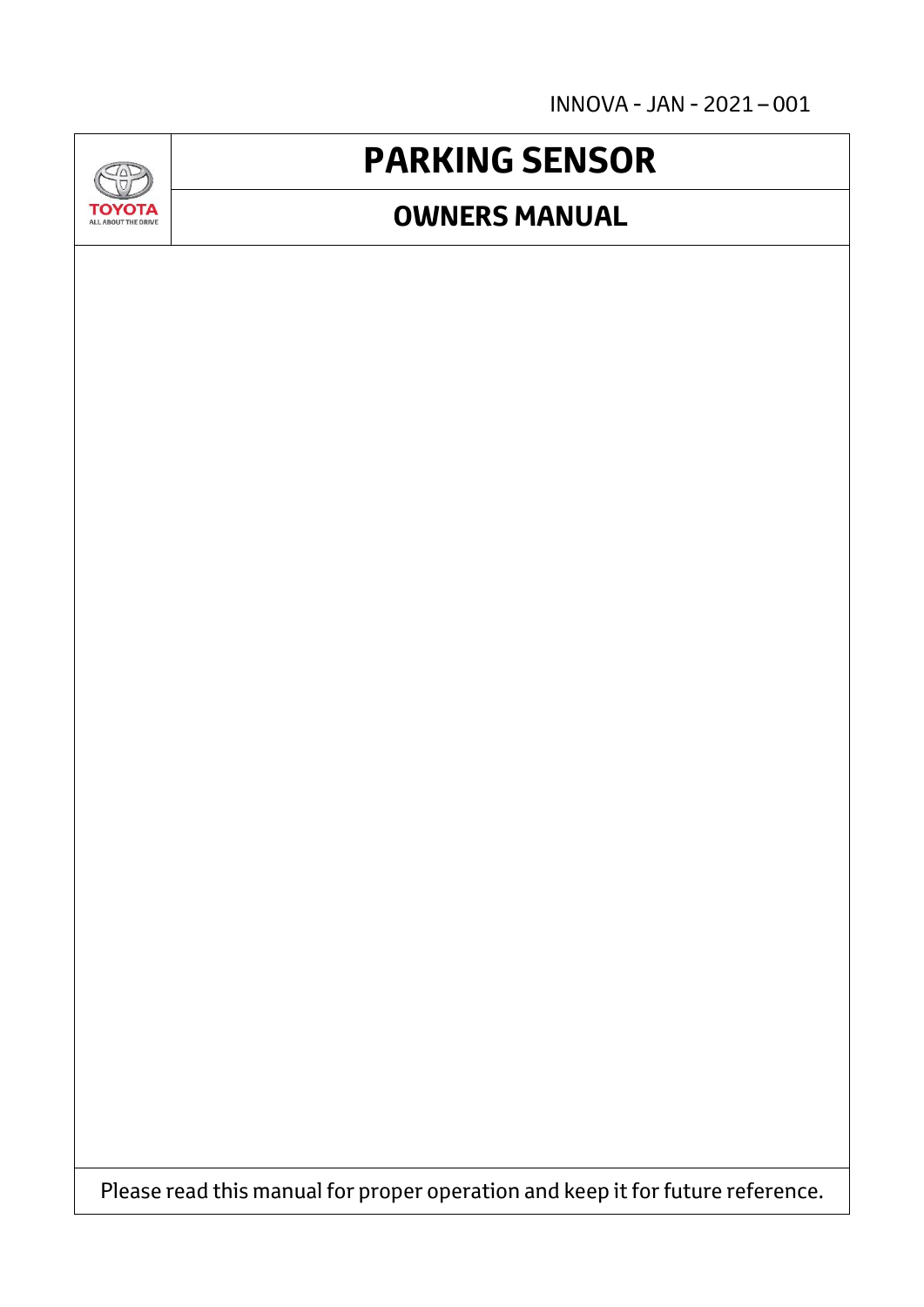INNOVA - JAN - 2021 – 001



## **TABLE OF CONTENTS**

## **PARKING SENSOR**

| <b>Section</b> | <b>Title</b>                      | Page                    |
|----------------|-----------------------------------|-------------------------|
| 1.0            | <b>Introduction</b>               | $\mathbf 1$             |
| 1.1            | <b>Operating Instructions</b>     |                         |
| 2.0            | <b>User Instructions</b>          | $2 - 3$                 |
| 2.1            | <b>System Operating Condition</b> |                         |
| 2.2            | <b>Detection Zone</b>             |                         |
| 2.3            | <b>General Recommendations</b>    |                         |
| 3.0            | <b>Warranty Conditions</b>        | $\overline{\mathbf{4}}$ |
| 3.1            | Warranty                          |                         |
| 3.2            | <b>Customer Care</b>              |                         |
|                |                                   |                         |
|                |                                   |                         |
|                |                                   |                         |
|                |                                   |                         |
|                |                                   |                         |

Please read this manual for proper operation and keep it for future reference.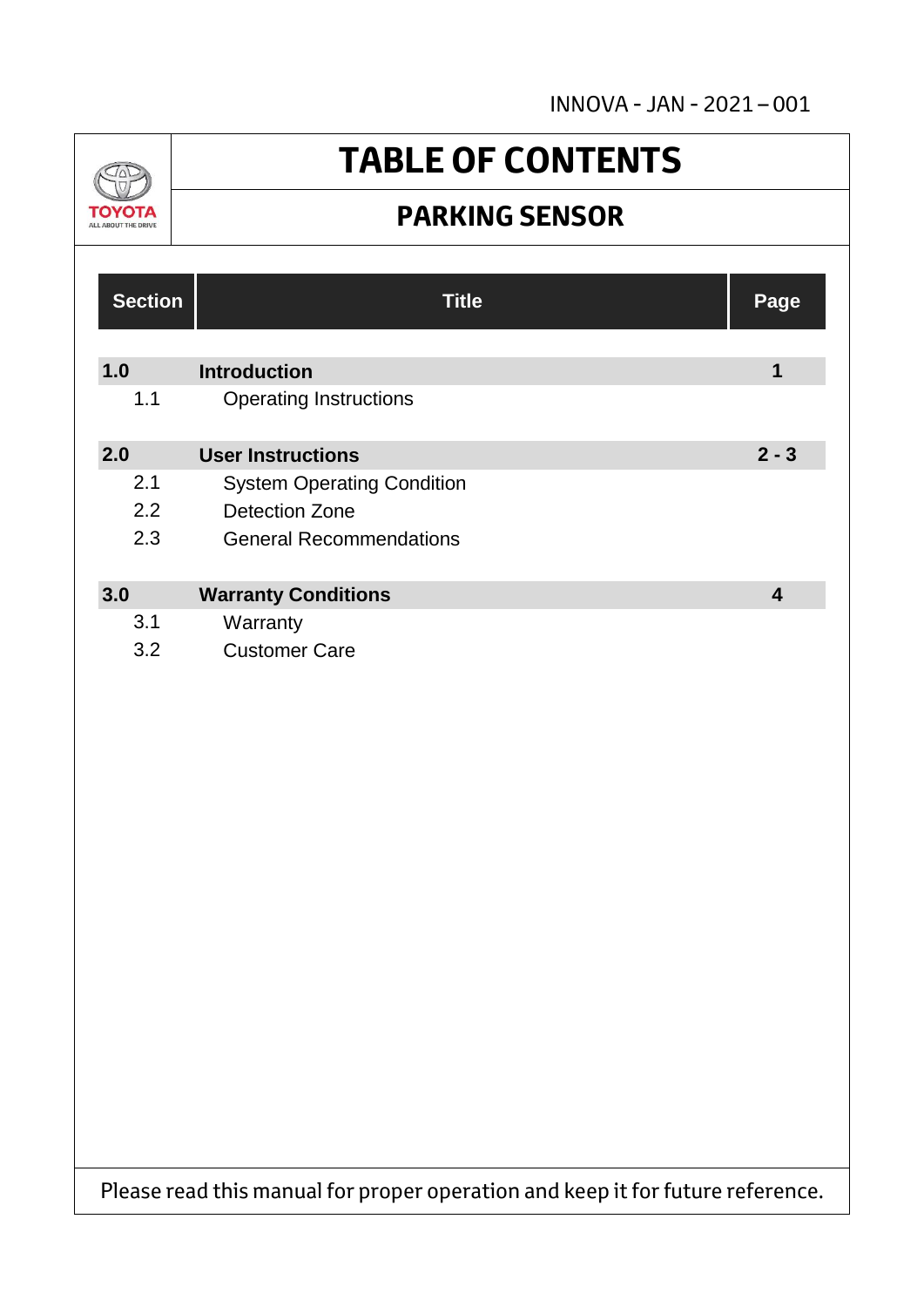|     | <b>SECTION 1.0</b><br><b>Introductions</b><br><b>Operating Instructions</b>                                                                                                                                                                                                                                                                             |  |  |
|-----|---------------------------------------------------------------------------------------------------------------------------------------------------------------------------------------------------------------------------------------------------------------------------------------------------------------------------------------------------------|--|--|
|     |                                                                                                                                                                                                                                                                                                                                                         |  |  |
| 1.1 |                                                                                                                                                                                                                                                                                                                                                         |  |  |
|     | • This Toyota Innova is equipped with a system that facilitates parking<br>manoeuvers in reverse and forward by detecting any obstacles that<br>could damage the car.                                                                                                                                                                                   |  |  |
|     | • This system is equipped with two audible warning device which<br>produce low pitch acoustic for front detection and high pitch for rear<br>detection.<br>• Any obstacle detected is indicated by an intermittent beep signal,<br>which increases in frequency until it becomes a continuous beep as<br>the vehicle moves near to the obstacle itself. |  |  |
|     |                                                                                                                                                                                                                                                                                                                                                         |  |  |
|     | <b>NOTE</b><br>When the gear is at "P" or "N" position, front sensor is also activated<br>except parking bracke is "ON".                                                                                                                                                                                                                                |  |  |
|     |                                                                                                                                                                                                                                                                                                                                                         |  |  |
|     |                                                                                                                                                                                                                                                                                                                                                         |  |  |
|     |                                                                                                                                                                                                                                                                                                                                                         |  |  |
|     |                                                                                                                                                                                                                                                                                                                                                         |  |  |
|     |                                                                                                                                                                                                                                                                                                                                                         |  |  |
|     |                                                                                                                                                                                                                                                                                                                                                         |  |  |
|     | 1/4<br>Please read this manual for proper operation and keep it for future reference.                                                                                                                                                                                                                                                                   |  |  |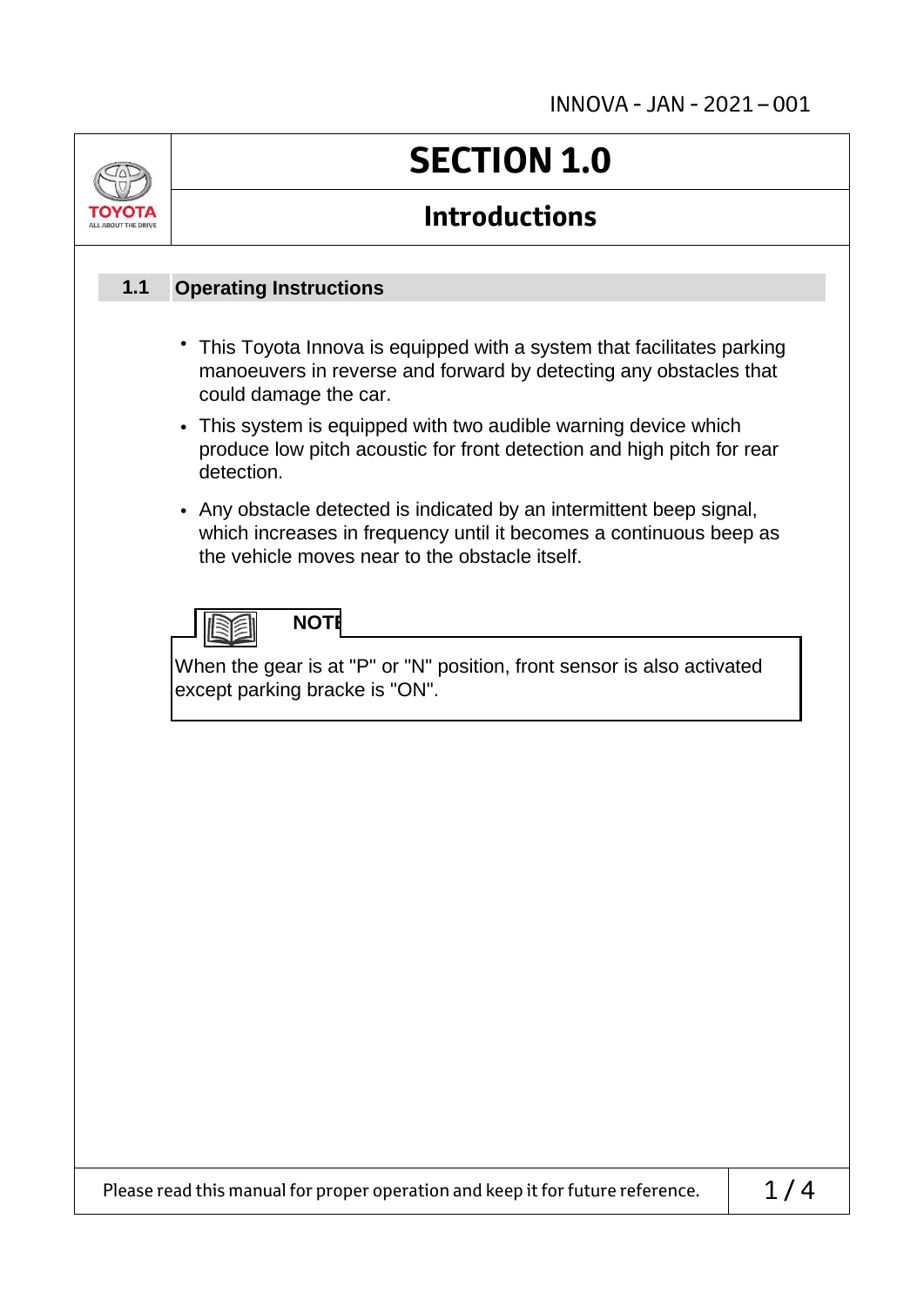

•

# **SECTION 2.0**

### **User Instructions**

### **System Operating Condition 2.1**

| <b>CONDITIONS</b>           |                                |                                                              |                               |                              |
|-----------------------------|--------------------------------|--------------------------------------------------------------|-------------------------------|------------------------------|
| <b>MAIN SWITCH</b><br>(LED) | <b>GEAR</b><br><b>POSITION</b> | PARKING BRAKE /<br><b>SPEED</b>                              | <b>FRONT</b><br><b>SENSOR</b> | <b>REAR</b><br><b>SENSOR</b> |
|                             | Reverse (R)                    | All Mode                                                     | ON                            | ON                           |
| ON                          | *Except<br>Reverse (R)         | Parking Brake OFF &<br>10km/h or less                        | ON                            | <b>OFF</b>                   |
| (LED ON)                    |                                | <b>Parking Brake Press</b><br>ON or<br>vehicle speed >10km/h | OFF                           | <b>OFF</b>                   |
| OFF / (LED OFF)             | All Mode                       |                                                              | <b>OFF</b>                    | <b>OFF</b>                   |

Note :

- LED in main switch turns "ON" and "OFF" alternately by pushing the main switch button.
- When the main switch button is pushed "ON" side, LED in the switch turns "ON", and each front and rear speaker makes continuous beep sound for about 1 sec. to inform the driver that the system is activated.

#### **Detection Zone 2.2**

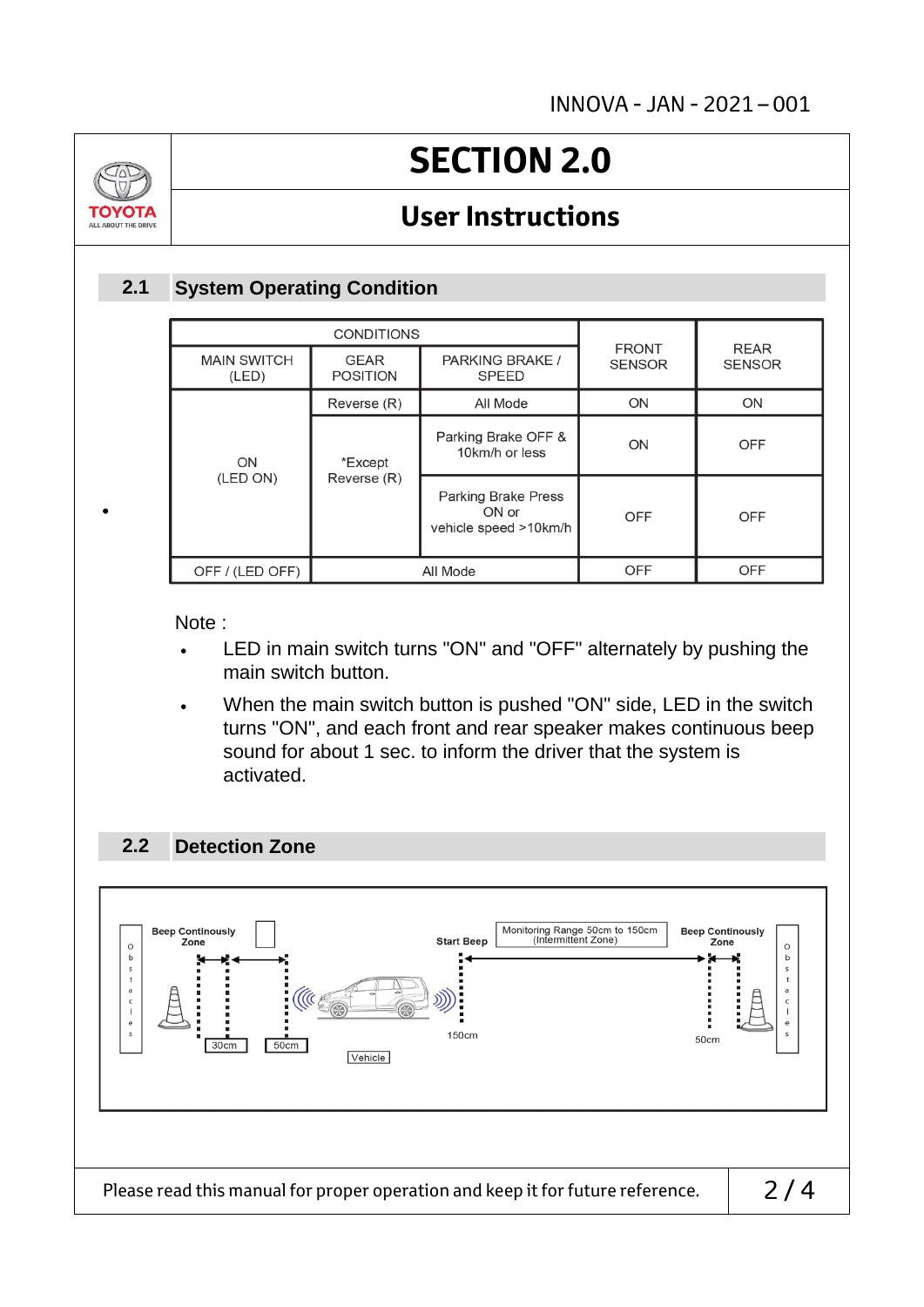

# **SECTION 2.0**

### **User Instructions**

### **Detection Zone 2.2**

| Sensor                          | Front                 | Rear                   | <b>BEEP SIGNAL</b>                                                                                                                                                                                     |  |
|---------------------------------|-----------------------|------------------------|--------------------------------------------------------------------------------------------------------------------------------------------------------------------------------------------------------|--|
| Detection                       | FL, FR                | RLC, RRC               |                                                                                                                                                                                                        |  |
| Intermittent<br>Zone            | Approx.<br>30 to 50cm | Approx.<br>50 to 150cm | The sensor gives intermittent acoustic signal if an<br>obstacle is detected even if the vehicle is at a<br>stand still. The acoustic signal gets more rapid as<br>the vehicle approaches the obstacle. |  |
| Continuous<br>Signaling<br>Zone | Up to about<br>30cm   | Up to about<br>50cm    | The sensor detects obstacles and gives a<br>continuous acoustic signal whether the vehicle is<br>at a stand still moving. The driver should stop.                                                      |  |

### **General Recommendation 2.3**

- This device is an parking aid but the driver must ultimately be responsible for evaluating obstacles.
- The driver shall use this device to avoid and prevent damage to persons or property.
- High speed manoeuvres using this device may prevents the obstacles from being detected in time.
- In certain circumstances, awkward obstacles, such as very low, thin or pointed ones may not be detected.
- To avoid faulty operation, mud and dirt must be cleaned from the sensors. Do not use hard or pointed objects to clean the sensors.
- Objects directly underneath the bumpers cannot be detected. Some objects located lower than the ultrasonic sensors, or thin objects, may not be detected as the vehicle comes close to these objects.
- An objects might not be detected if the vehicle is too close.